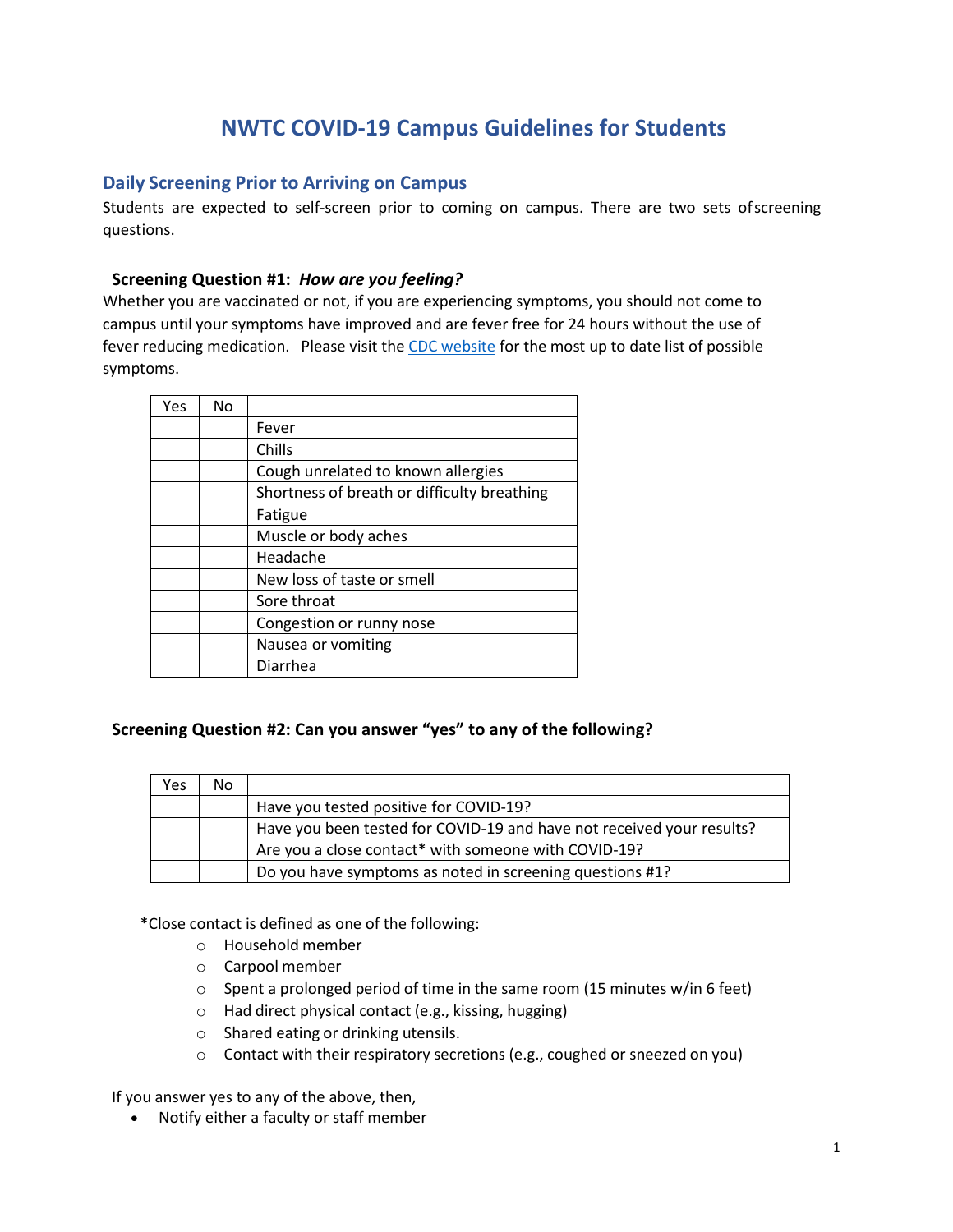- A Starfish Referral will be sent on the student's behalf
- The student will then receive a NWTC email notification with resources and return to campus information

# **[Current CDC Return to Campus Guidelines](https://www.cdc.gov/coronavirus/2019-ncov/your-health/quarantine-isolation.html)**

Day 0 - Last day of exposure to infected person OR first day of symptoms if infected Close Contact – Within six feet of infected person for combined total of 15 minutes or more in a 24-hour period Strict Mask Use - fits snugly against the face and has layers to keep own respiratory droplets in and

other's out. Mask must be always worn. Eating and drinking in office space alone and with closed door.

Up to date on vaccinations – see current CDC definition at [Stay Up to Date with Your Vaccines |](https://www.cdc.gov/coronavirus/2019-ncov/vaccines/stay-up-to-date.html)  [CDC](https://www.cdc.gov/coronavirus/2019-ncov/vaccines/stay-up-to-date.html)

#### **Close Contact to Someone with COVID-19**

- Symptomatic (regardless of vaccination status)
	- o Quarantine for five days
	- $\circ$  May return day six if symptoms improved and fever free for 24 hours without fever reducing medication
	- o Strict mask use for additional five days
- [If you are not up to date on your vaccinations](https://www.cdc.gov/coronavirus/2019-ncov/vaccines/stay-up-to-date.html) and Asymptomatic
	- o Quarantine for five days; return day six
	- o Strict mask use for additional five days
	- o Recommend testing at day five
- [If you are up to date on your vaccinations and boosters](https://www.cdc.gov/coronavirus/2019-ncov/vaccines/stay-up-to-date.html) and Asymptomatic OR confirmed COVID-19 within the last 90 days and tested positive using a viral test
	- o Strict mask use for 10 days
	- o Recommend testing at day five

## **Symptomatic No Known Close Contact**

- Symptomatic (regardless of vaccination status) and unrelated to known allergies or other illness
	- o Quarantine
	- o Get tested
		- Negative stay home until symptoms improve, fever free for 24 hours without fever reducing medication
		- Positive follow Positive Covid-19 Test protocol
	- $\circ$  If no test, follow Positive Covid-19 Test (isolate for five days and five additional days of strict mask use)

## **Positive COVID-19 Test**

- Isolate for five days
	- $\circ$  If become symptomatic during the five days day 0 is first day of symptoms
	- $\circ$  If asymptomatic throughout five days day 0 if last day of exposure to infected person; if no known exposure, day 0 is day of test